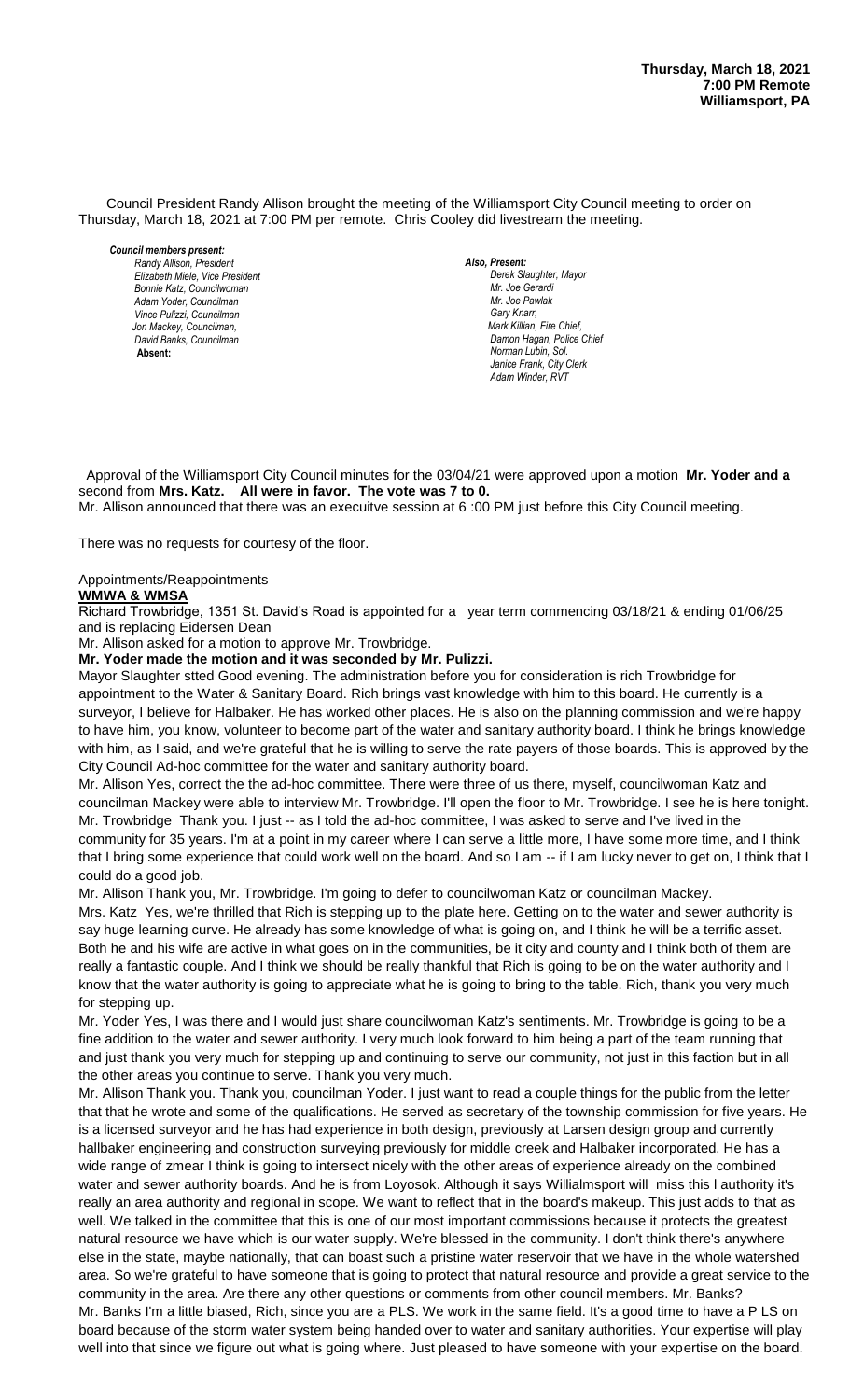Mr. Allison > Any other council members? If not, this is a position that gets voted on by council because it's an appointment from the Mayor with advise and consent from council. A motion and a second?

# **The appointment was carried with seven yes roll call votes. The vote was 7 to 0.**

# **Mr. Yoder voted yes, Mr. Mackey voted yes, Mr. Pulizzzi voted yes, Mrs. Katz voted yes, Mr. Banks voted yes, Ms. Miele voted yes and Mr. Allison voted yes.**

# **Accessibility Commission**

Brooke Beiter, 600 Highland Terrace is appointed to an unspecified term as ADA Compliance Consultant Mr. Allison asked for a motion to approve Ms. Beiter.

#### **Mrs. Katz made the motion and it was seconded by Mr. Pulizzi.**

Mr. Allison stated this is the Accessibility commission. We have three Brooke Beiter appointed to an unspecified term as the ADA compliance consultant, Francesa Lombardo and Megan Rogers is appointed for a term beginning 3/18/21 and ended 3/18/24. Mrs. Katz you are going to address Brooke Beiter. You have the floor.

Mrs. Katz stated She's coming to us with qualifications that are really wonderful. I think -- not think -- she's going to be a terrific asset not only for the accessibility commission but also for us in general. Looking forward to her starting this. And I know the commission is going to be happy working with her. Her experience is going to be well received by everybody, and she was here. We did talk to her. She's excited about working with the commission and is anxious to get started.

Mr. Allison stated Thank you, Mrs. Katz. Are there other comments from any council members? This is a great appointment that as Mrs. Katz said, she comes to us -- she's at the intermediate unit and has loads of experience and qualifications. We'd be here all night if we had to -- but this is a great addition to our ADA -- as an ADA compliance which is part of the ordinance so these are not voting items because the Mayor gets two appointments and council had three appointments on here. Mayor Slaughter, do you want to address the other two.

Mayor Slaughter stated Francesca Lombardo is very interested in joining this commission. She along with someone else have invested interest, its person that she lives with, in this commission. So, again, she brings the knowledge and experience for this commission that is needed to improve here in the city. As well as Megan Rogers. She also is very interested in looking forward to bringing her experience to this commission as well. I'm excited to have both of them on. I think they are both going to be value assets to this commission and move our city forward in a positive direction.

## . **The appointment was carried with seven yes roll call votes. The vote was 7 to 0.**

# **Mr. Yoder voted yes, Mr. Mackey voted yes, Mr. Pulizzzi voted yes, Mrs. Katz voted yes, Mr. Banks voted yes, Ms. Miele voted yes and Mr. Allison voted yes**

# Mrs. Katz reminded them that they must be sworn into office by Mrs. Frank.

Mr. Allison answered the other two do as well. Mrs. Frank is good about making sure they do that. That's good. We almost have our total complement for the accessibility commission and -- Mr. Mackey?

Mr. Mackey stated Actually I was going to say, Randy, that is it. The commission really filled out. We have five voting members and obviously the engineer codes, myself, as the City Council rep and now Ms. Beiter as the consultant and we are fully staffed and ready to go.

Mr. Allison replied Great news for the city and the commission. Thank you.

Francesca Lombardo, 801 West  $4<sup>th</sup>$  St is appointed by the Mayor for a term commencing 03/18/21 & ending 03/18/24 Megan Rogers, 1121 Packer St is appointed by the Mayor for a term commencing 03/18/21 & ending 03/18/24 **No vote needed**

# **Resolution #9120**

## **Resolution Authorizing Execution of Local Match for a Strategic Management Planning Program Grant With the State Department of Community and Economic Development**

The City Clerk read the resolution.

Mr. Allison asked for a motion to accept the resolution.

**Mr. Pulizzi made the motion and it was seconded by Mrs. Katz.**

Mayor Slaughter What you have before is a resolution for the financial strategic planning grant. What this provides. We talked about it last year during council meeting. We talked about it a number of times as far as doing a financial information and deep dive into the city's finances and creating a strategic plan. That's what this grant allows us to do. We applied for it last year during the Coronavirus pandemic. They advised us just to hurry up and get the application in. Nobody knew what the funding was going to look like. Fortunately we got a call saying it looks as they we would be receiving this grant. They said put the resolution on. As you noted, it's a not to exceed \$33,000 for the local match. It's a 70/30 match with DCED and also in-kind services can count towards the match as well. So that way it's at most \$33,000. Depending on which financial form we go with. So pending council approval tonight of the resolution, the next step is with DCED to interview. We submitted an RFP for financial firms to complete this financial analysis. The next step is that DCED will have to interview along with us. The financial firms and so from there they start to process once we select one. It's very exciting. It gives us a multi-year financial plan and we're very much looking forward to this opportunity and strategic plan here in the city. And also it's going to be -- and possibly liquid fuels depending on if that would qualify or not. This was reviewed in finance and also by the solicitor. Thank you.

Mr. Allison Thank you, Mayor Slaughter. Councilwoman Miele?

Ms. Miele Yes, this item was reviewed in the finance committee and forwarded to the full body of council with a positive recommendation. For those of you, Bonnie and Randy and I would have been on council for a while. We've been saying for probably a decade that the city needs to engage in some long-term financial planning. All of those new to council have also echo that sentiment. Every year when we get to budget time we were like geez, it could have been nice if we discussed this earlier, if we had known where we were going. This is the sort of thing we need to get ourselves started in right direction. It will apply to RVT as well to the main body of city government. We were excited to see this funding come through and for the match to be less than they originally had been informed that it might be is also very exciting. One quick financial note. As the Mayor said, we can match this funding in kind with staff time and, of course, it's likely what we'll attempt to do as much as possible. The administration -- because it's -- we're uncertain of exactly what the dollar amount will be, the administration was not entirely certain which lines we'd be pulling this funding from. But it is CDBG eligible, community development block grant eligible as well as money from other source. That said we forward it to the full body of council with a positive recommendation. Thank you, Randy. Mr. Allison Thank you councilwoman Miele. Other comments?

Mrs. Katz I think Liz said it all. That's how we all feel. We're excited about this yes.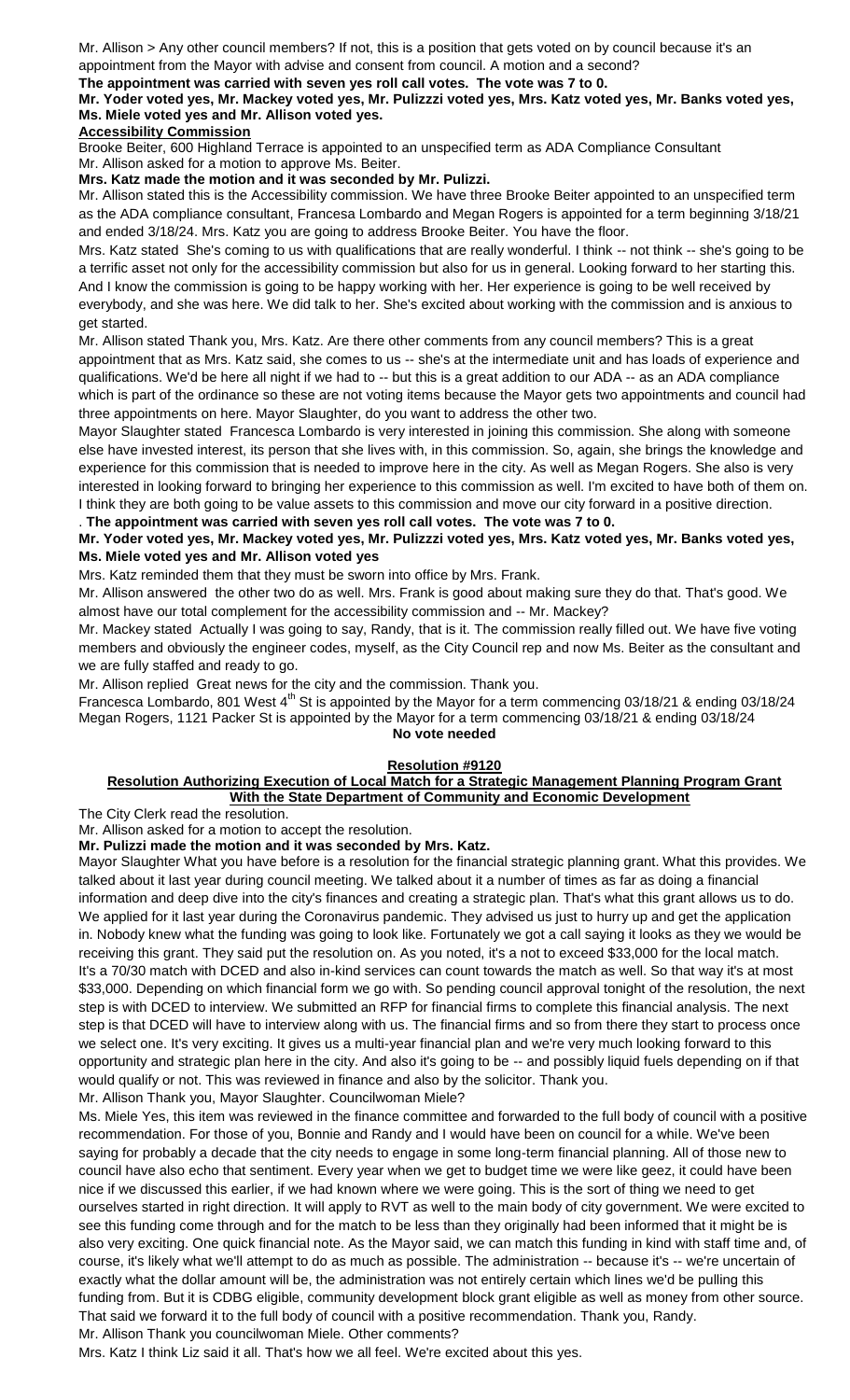Yes. Mayor Slaughter, if I recall correctly, when they first came up in early 2020 you were in contact with Lancaster and other cities that have been gone through and they were very positive about it and were able to save more than the money that the match was.

Mayor Slaughter Yeah, obviously -- yes, they were -- they were the ones that -- when I reached out to various municipalities that have gone through this process, they all said that it was well worth it, money we will spent. The return on investment, you know, was more than worth it. Creating a strategic plan, getting all of their finances in order, doing the deep dive and getting that multiyear strategic plan, obviously was very valuable and very useful for those municipalities. No doubt in my mind it will be for us as well.

Mr. Allison stated Terrific. I think we've said all that needs to be about that. Mrs. Frank with a motion, please.

**The resolution was carried with seven yes roll call votes. The vote was 7 to 0.**

**Mr. Yoder voted yes, Mr. Mackey voted yes, Mr. Pulizzzi voted yes, Mrs. Katz voted yes, Mr. Banks voted yes, Ms. Miele voted yes and Mr. Allison voted yes.**

# **Resolution # 9121**

#### **Resolution to Approve an Operation & Maintenance Agreement for Historic Bowman Field** The City Clerk read the resolution.

Mr. Allison asked for a motion to accept the resolution.

**Mr. Pulizzi made the motion and it was seconded by Mrs. Katz.**

Mayor Slaughter What you have before is a lease agreement with the cross cutters between city of Williamsport and the cross cutters. Obviously I can speak for all of us when we say we're pretty excited that the cross cutters will be back this year, an MLB draft league and there's baseball played at bowman field. We were able to negotiate with them on this lease agreement. As with any negotiation there's some give. There's some get. We think we're at a good place now, both sides. The one area that is in this one, that wasn't before, somewhat related to COVID is that the office. We kind of broke that out a little bit separately so hopefully we never have to worry about this if the event there is not baseball again and they are utilizing the office space they have office space rental built in there now. We're excited. We're glad they are back and here to stay for a while. This was reviewed in finance and we have Doug Estes engaged that can answer questions as well as myself.

Mr. Allison thanked the Mayor and asked Councilwoman Miele was this reviewed in finance?

Ms. Miele It was reviewed in finance and forwarded to the full body of council with the positive recommendation. The general sentiment is that we're excited to have them back and we're excited to see everything reopening as well. But the financial discussion really just kind of lifted some the field maintenance elements and at what point we might anticipate that becoming the responsibility of city. Currently it's headed up by MLB. But if at any point the MLB classic terminates, the city may be responsible for that as an additional expense. The majority of our discussion -- the Mayor had done a financial analysis and concluded that the rent from the Cross Cutters and other income equals out to the amount of money we're spending on an annual basis. While it doesn't necessarily cover the money we put into it in the form of state grants and if I matching funding over the last decade to do improvements it's covering our annual expenses which is an important thing. Of course, we are maintaining and continuing to operate an historic ballfield in the city of Williamsport which is extraordinary. That said we forwarded it to the full body of council with positive recommendation.

Mrs. Katz stated Just to reiterate some of the things we discussed that MLB still is taking care of the field and they will be there which in a sense saves us the responsibility also which I think we all appreciate that factor. I just wanted everybody to realize that they are still there and maintained the field.

# Mr. Allison Thank you councilwoman Katz. Mayor?

Mayor Slaughter One other item we discussed as well was the field usage, increasing the rates for some of the area folks or outside the area. We've had requests from as far away as Harrisburg for people to use the field, high school teams and such. When you look at a cost analysis of other minor league parks in our region, we are significantly under what they charge and our field is, you know in some cases significantly nicer. You know, it has been a discussion at recreation, I believe, two or three years ago we increased it and we'll be revisiting that before next year. Not for this season obviously but for next season for the Bowman field usage.

Mr. Allison Thank you. That's very interesting. Any other comments from council members? Doug or Gabe, do you have any comments you would like to make tonight? We appreciate you being here tonight.

Gabe from Cross Cutters Absolutely. Only to say thank you to the Mayor and the administration and also to everybody on council for all your support and the support that Williamsport has given our franchise for going on 28 years now. And we plan to be here for a long, long time and with the kind of reincarnated MLB travel league now instead of the New York Penn league which is different but extremely exciting. But we're looking forward to, as was mentioned earlier, baseball coming back to historic Bowman Field and fans coming back in some way, shape or form for this upcoming season which starts on May 25 at home. So thank you to everybody. Doug?

Mr. Estates from Cross Cutters I reiterate the thank you. Obviously it's going to be a little bit different for us. I don't think it will be different for the folks coming to the ballpark. We're going to provide the same kind of entertainment value we've had over the last 27 years. It changed for us internally but I think from the fan's perspective everything will be as good if not better. We look forward to another five years and then some after that as well. Thank you.

Mr. Allison Thank you. Thank you both for hanging in there through these trying times. It's -- baseball really is in the DNA of our community. It's called the historic Bowman Field not to be poetic. It really is historical. There was an article about Mr. Bowman who was really the driving force behind the field and really fascinating. Baseball has changed a lot over the years since it was built. They played in those days, but the fundamentals of the game pretty much remain the same. There's still four bases and still three outs and still three strikes for a strikeout and four balls for a walk. It's got the continuity that a lot of sports don't have going way back. I do think it's important to the community when you look at that level of baseball, connection to major league baseball and the at the other end of the spectrum connections to little league baseball. It's important that we keep that as part of our identity of this area. The field is second to none especially, you know, in our level. All the obstacles are going to pass. We'll progress as a country and a community and we'll get back to where we want to be, I believe. I like our -- and appreciate the partnership we have. Mr. Mackey? Mr. Mackey Thanks, President Allison. Since the agenda is shorter tonight and while we have Gabe and Doug here, I know you guys announced, you know, the draft league a few months ago on your Facebook page, maybe for the benefit of anybody in the city that may not know the difference or what to expect between the Penn league and draft league, could you one of you give a real quick synopsis on what the draft league is and how it's different from the Penn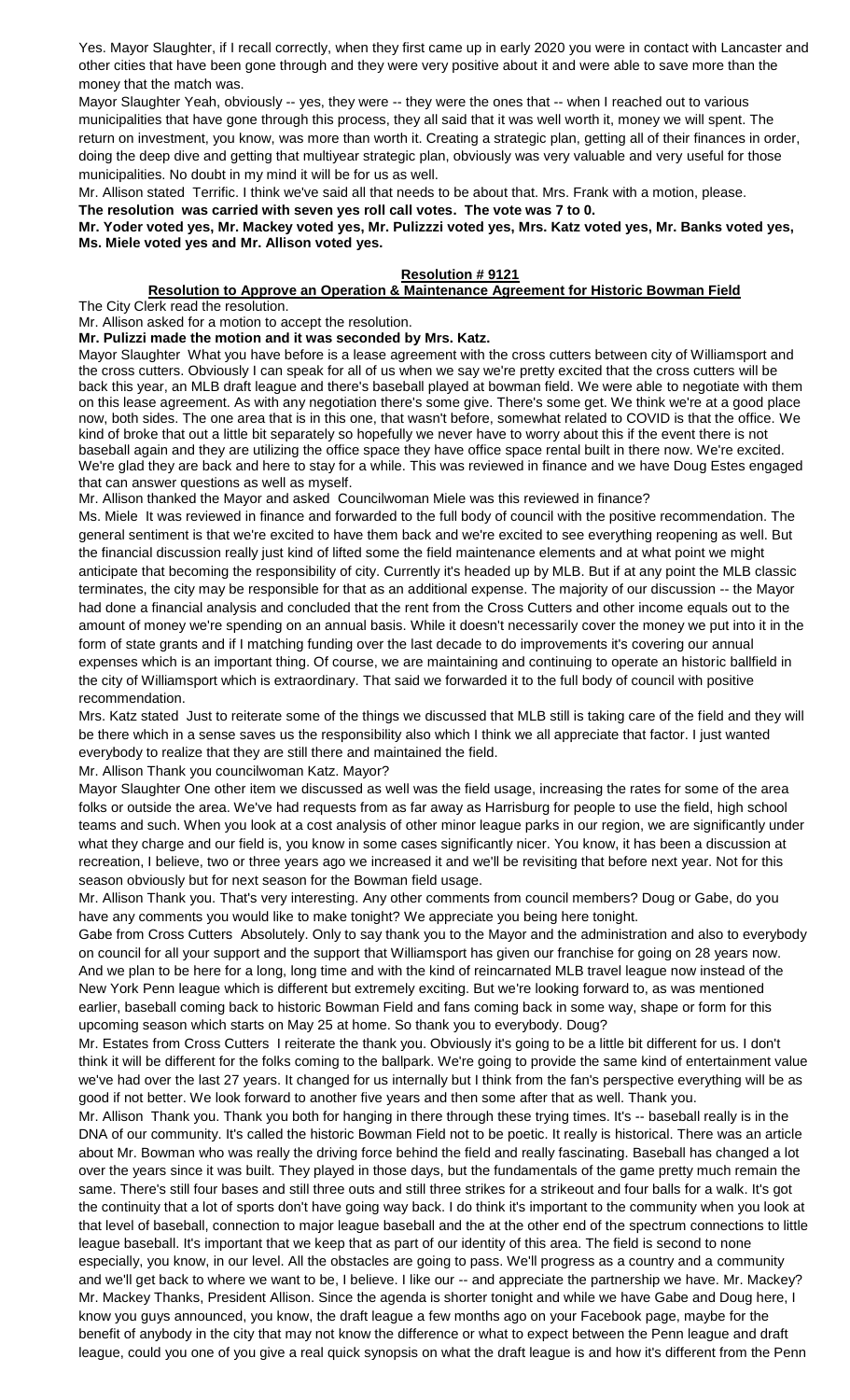## league.

 Gabe from Cross Cutters Yes, the one thing that Doug said that is real important from the fans' standpoint nothing changes when you come into the ballpark and what you see. In fact the level of baseball has a good chance to even be better. The MLB draft league is under the auspices of major league baseball. They invented this league. They oversee this league. They run this league. This league will be for draft eligible prospects from across the country. They'll be mainly college juniors and seniors, but they'll be some junior college kids who are draft eligible and there could be some great high school players from across the country who are draft eligible. Whether we say draft eligible, we mean draft eligible in this season, the season that they are playing with us. Many of our players will get drafted during the major league draft during the July break. This league becomes a very important piece of the pipeline for players coming from elite programs, high school, junior college and college as they make their way to the major leagues and to the MLB draft. So the exciting part of this is there are six teams in the league. All six of these teams will be virtual allstar teams of the top prospects from across the country. We have to say in 2021 things could be a little more clunky and a little more murky just because of everything that is going on, when we started to farm -- formulate this league which was later than a lot of draft eligible prospects almost make their commitments to summer programs. These will still be amateurs but most of them won't be amateurs for long. They are the same type of player that we would have gotten immediately after the draft in our former incarnation of the New York Penn league. We're getting them now before the draft but many more top level players than would be from just one team. Whether we were with the Phillies we got all Phillies draft picks, of course. Now they could be from any of the 30 major league teams. Instead of being an affiliate of Phillies or just one major league team we're an affiliate of all 30 essentially as are the other five teams. In the past, we would find three, maybe four of our players on any given team that would eventually play in the major leagues. I can't put a number on it yet but there will be more players on our teams than will play in the major leagues. It's incredibly exciting. As Doug mentioned different on the backstage part of it in what we do and who we, you know, do our business with. But on the field, it's really going to be an exciting thing. It's going to be exciting to see our players get drafted at the MLB draft in the middle of July. It's going to be very excited.

Doug from Cross Cutters One thing I would add as well is we'll also have instead of a handful of scouts seeing our games on a Bailey basis, we'll have, you know, 30 teams sending scouts into the city of Williamsport, spending hotel nights and other dollars so there's a little bit -- I call it a little bit of a more economic impact for the city as well, we hope. Because we'll have more visitors per se from scouts and from scouting directors and potentially GMs of other teams as well. Hopefully that's an added bonus as well. >> It's their last and final chance to scout the top players before the draft. So the final six weeks or so that they can look at these guys in competition before the draft takes place.

Some of these guys that are playing now, I mean, they could be not playing as much due to COVID issues currently. It may become even more important for scouts to see our players in our league prior to the draft. There's some more urgency, I think, for major league baseball to get here and see these guys play. From an economic impact knowing there's a boost. It could be people coming in to see guys going forward. That's an added bonus as well.

Mr. Allison Interesting. Good question, Mr. Mackey, or good point having that brought up. Thank you, gentlemen. I think we have enough to go on here so I'm going to ask Mrs. Frank for the vote, please.

**The resolution was carried with seven yes roll call votes. The vote was 7 to 0.**

**Mr. Yoder voted yes, Mr. Mackey voted yes, Mr. Pulizzzi voted yes, Mrs. Katz voted yes, Mr. Banks voted yes, Ms. Miele voted yes and Mr. Allison voted yes**

#### **Certificate of Appropriateness – 321 Pine St**.

Mr. Gerardi What you have before you is a certificate of appropriateness request for the property at 321 pine street owned by JA holdings LLC. It's a two-fold request. The first one would be they request to point the front first floor exterior with a tan color. It's presently white. A tached -- I attached the photo of what it looks like presently. The other people is an elevator that shows the tan color inside the building. It does might the design standards set forth in the city ordinance. I would be happy to answer the questions on the first item if you have any.

Mr. Banks Just to clarify, Mr. Gerardi? The example you showed us was a wooden closure? Is also a wood enclosure? Mr. Gerardi That's the second request. The first one is the dumpster. From the windowsills down it's a tan color instead of a white which is earth tone which is set up in the design standards. My picture or color scheme didn't come out well so I apologize for that. But it's a tan color.

Mr. Banks All these are part of the same certificate, Mr. Gerardi?

Mr. Gerardi It's part of the same one but you probably should approve independently because you may not want to approve one of them so that's why.

Mr. Allison On the first one, the color, is there a motion?

Ms. Miele Can I ask a question first?

Joe, you said it's only painted from the window sills down, the first set of windows on the second floor?

from the second floor window sills down to street level. and the rest is still white?

Mr. Gerardi Top two portions will remain white.

Ms. Miele Is that going to look okay?

Mr. Gerardi Actually the tan is just like an off white color to be very honest. There's not much difference in the two colors, but I felt it should go through for approval. This isn't varying that much but he is going through the second appropriateness for the garbage can container so I thought we should do both but it should match fine.

Ms. Miele Randy, can I follow up. Actually I'm actually glad councilwoman Katz brought that up. Is this the length of the entire building shown in the picture?

Mr. Gerardi It is almost. It extends down. If you look at the top of the picture, you can see where the color deviates a little bit. That's the left corner. You go down to the other and at the top you see the three windows at the top. It extends out five feet. I couldn't get back far enough to get the picture of the whole building.

It's 90% of the building you see there.

Ms. Miele I'm saying it extends from willow street to the south?

Mr. Gerardi yes. It extends where the buses come through between the two buildings. Between transit one and this building and then the next alley up. This is where the ice cream shop is. You also have the restaurant -- I forget the name. Boom City.

And blackwell's ice cream place. It would extend the entire front of the building from the window sills on the second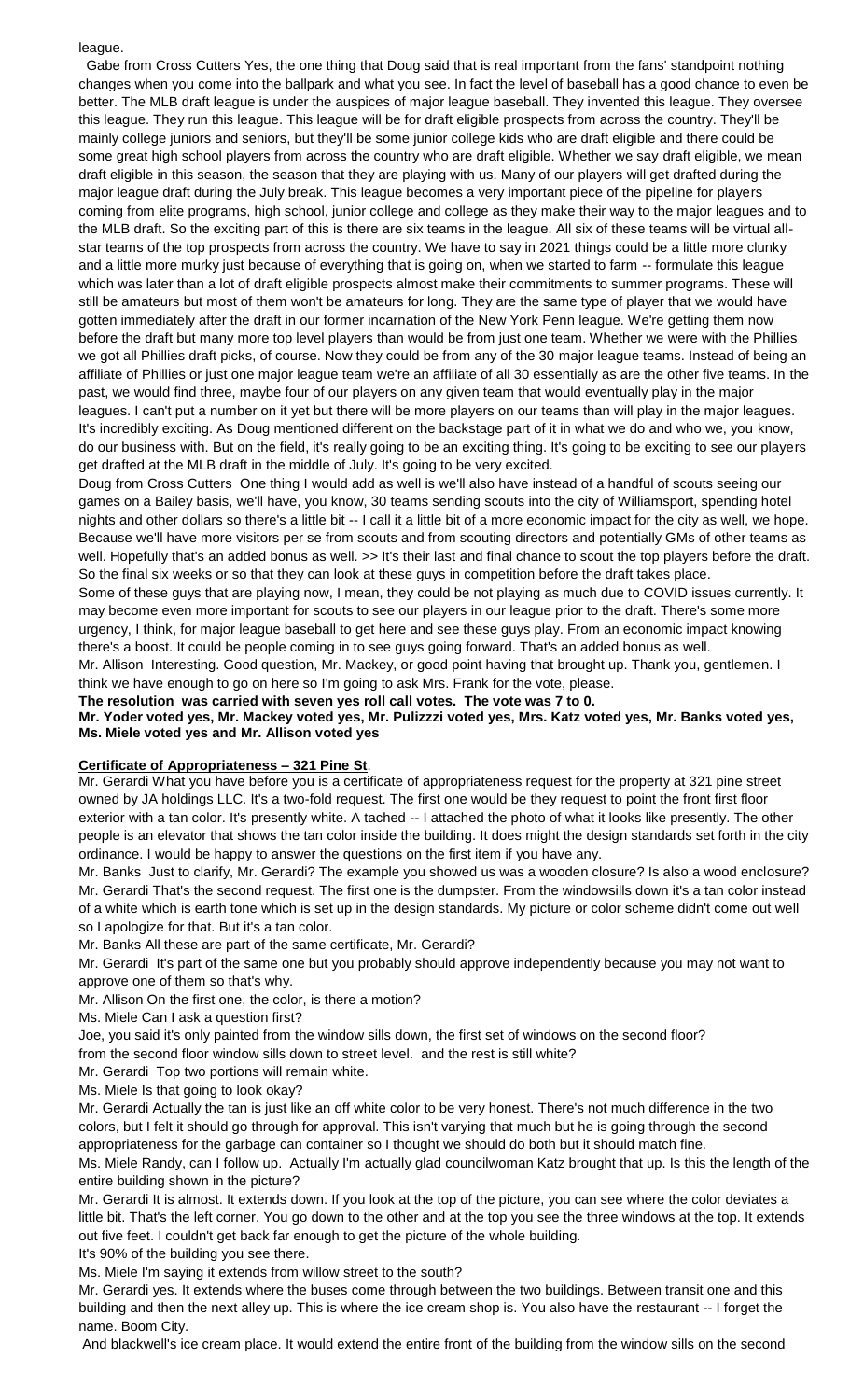floor down.

Ms. Miele Are they planning on doing something on the third floor at all?

Mr. Gerardi answered There's talk possibly renovating the second and third floor to apartment units.

Right now there's one or two offices on the second floor.

Ms. Miele It's going to be almost exactly the same color but not quite. I'm having difficulty understanding how that is going to flow in terms of the facade and or why -- I think I can understand why the onl the owners don't want to paint the entire building but I want to make sure certain it's going to be harmonious.

Mr. Gerardi You are going from a white which is a dull white to a tan color which is a darker color than white. They should blend well. He is looking to hide. If you look at the facade you can see the discoloration of the front of the building to the windowsills down to the floor.

Ms. Miele Related to signage, got it.

Mr. Gerardi That's what he is trying to I believe hide is the discoloration.

Ms. Miele Trying to feel it out in my head in terms of what sounds -- okay. Sounds good. Thanks, Joe.

Mr. Gerardi Yes. Again, I apologize for the color not coming out as well in the picture. But like I said if you look at the two colors it's similar to the white. It's not going to deviate much but it's not white.

Mr. Allison Any other questions? Hearing and seeing none. First one on the motion?

**Mrs. Katz made a motion and it was seconded by Mr. Yoder.**

**The certificate of appropriateness was carried with seven yes roll call votes. The vote was 7 to 0.**

**Mr. Yoder voted yes, Mr. Mackey voted yes, Mr. Pulizzzi voted yes, Mrs. Katz voted yes, Mr. Banks voted yes, Ms. Miele voted yes and Mr. Allison voted yes**

Mr. Allison asked for the second part.

Mr. Gerardi It's the same building on the south side which, of course, faces the river. The owner wishes to erect an enclosure for garbage cans. I attached several pictures. We approved that one in the picture. We approved one at the brickyard which is the same kind of barnboard. Presently the owner has the cans out back. He doesn't feel it looks good in the location it is. We have buses pulling out. They dress it up a little bit. We saw that those two looked pretty nice. He wishes to put it at the I have a site plan at the building.

That's a picture of wall. There's a little red X. He intends to place it there that area. That allows him to increase garbage cans in that area. If he decides to do the residential places above there's places to put the trash where it's notes veryible to the general public. -- visible to the general public. I'm happy to answer questions if you have them.

Mrs. Katz When somebody does this to enclose the dumpsters and garbage cans I think it makes it look better all the way around. I'm happy to see he is doing this. I think it makes it appealing in the back.

It's terrible when you see the cans that are visible. I really appreciate that.

Mr. Allison asked for a motion and second and the vote.

**Mrs. Katz made the motion and it was seconded by Mr. Banks.**

**The certificate of appropriateness was carried with seven yes roll call votes. The vote was 7 to 0. Mr. Yoder voted yes, Mr. Mackey voted yes, Mr. Pulizzzi voted yes, Mrs. Katz voted yes, Mr. Banks voted yes, Ms. Miele voted yes and Mr. Allison voted yes**

Accept for filing:

Finance Committee Minutes 12/18/20 & 2/16/21

City Council Committee Workshop 02/24/21

Mr. Allison asked for a motion and second.

**Mr. Pulizzi made the motion and it was seconded by Mrs. Katz.**

**The minutes were carried with seven yes roll call votes. The vote was 7 to 0.**

**Mr. Yoder voted yes, Mr. Mackey voted yes, Mr. Pulizzzi voted yes, Mrs. Katz voted yes, Mr. Banks voted yes, Ms. Miele voted yes and Mr. Allison voted yes**

#### Announcements

The next regularly scheduled City Council meeting will be held on Thursday, April 1, 2021 at 7:00 PM, Remote.

Upcoming Meetings:

| Friday, March 19    |      | 11:00 AM ERC                        |
|---------------------|------|-------------------------------------|
|                     |      | 12:00 PM Housing Needs              |
| Wednesday, March 24 |      | 11:30 AM Redevelopment Authority    |
| Thursday, March 25  | 3:00 | PM Accessibility Commission Meeting |
| Tuesday, March 30   |      | 11:30 AM Public Safety              |
|                     |      | 1:00 PM Finance Meeting             |
|                     |      | 2:30 PM Public Works Meeting        |
| Thursday, April 1   | 7:00 | PM City Council meeting             |
|                     |      |                                     |

**All meetings are held remotely unless indicated with an \* asterisk, whereas will be held at Trade & Transit, II, 144 West Third St, 3rd Floor, Williamsport, PA.**

#### Adjournment

Mr. Allison asked if there were comments from members of Council.

No, there are no comments.

Mr. Allison asked if there were questions or comments from members of the administration. Mayor Slaughter just a slight connection from the article earlier today. I just said one logistical barrier is not having a front desk area hinders us a bit. I did not say city hall will not open until we have a front desk area. Minor wordsmith there. Obviously it's easier to have a front desk to confirm appointments as opposed to having everything wide open and people aimlessly walking around. But, no, I did not say we're waiting until there's a front desk until we reopen city hall. It will reopen at the appropriate time.